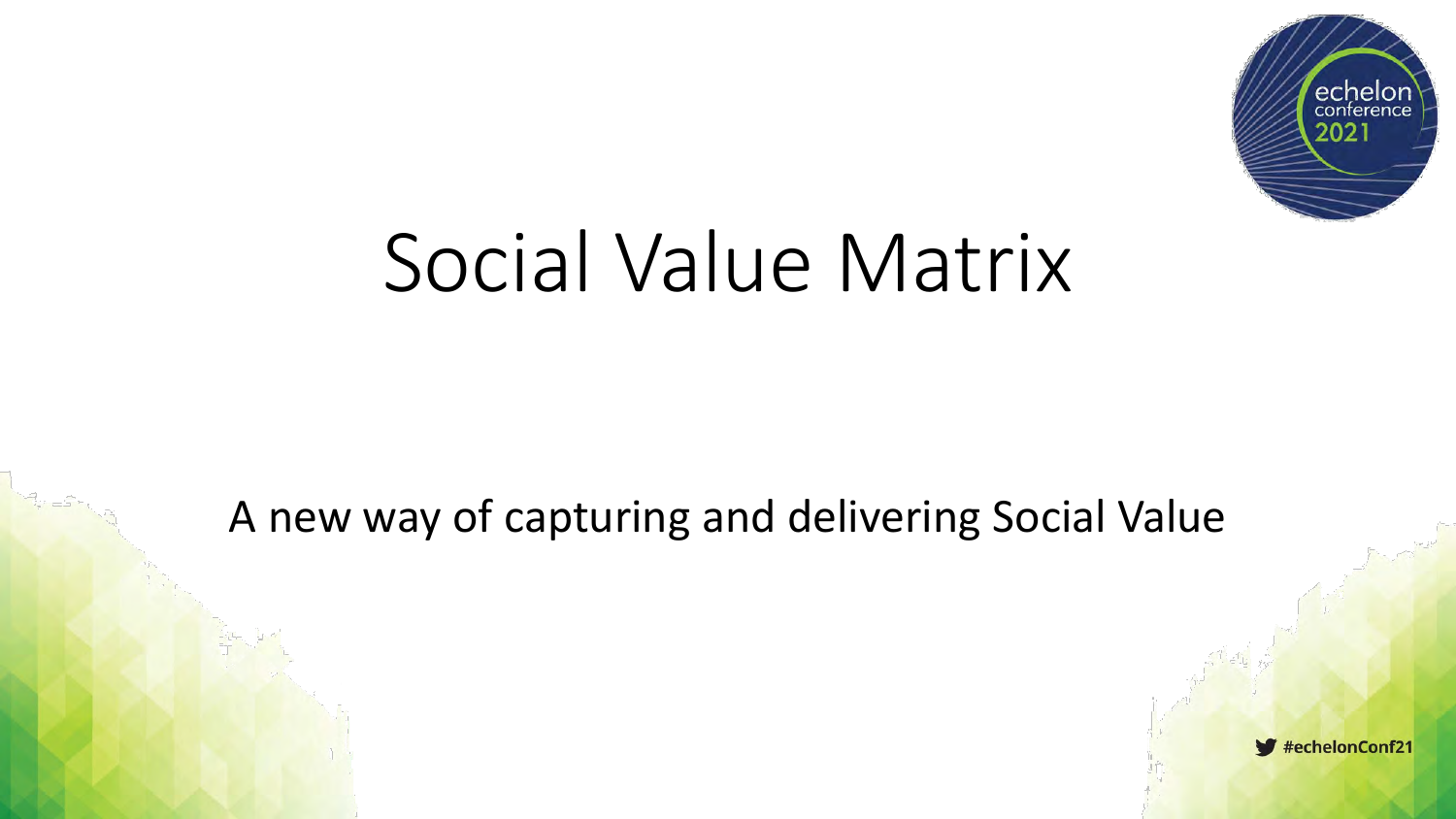## Stages of Process

• Early identification of Social Value opportunities

lelon

- Market engagement
- Scope requirements (workshops)
- Develop documents (specification, matrix & qualitative questions)
- Procurement process (if CD explore further opportunities)
- Mobilise model
- Deliver and review





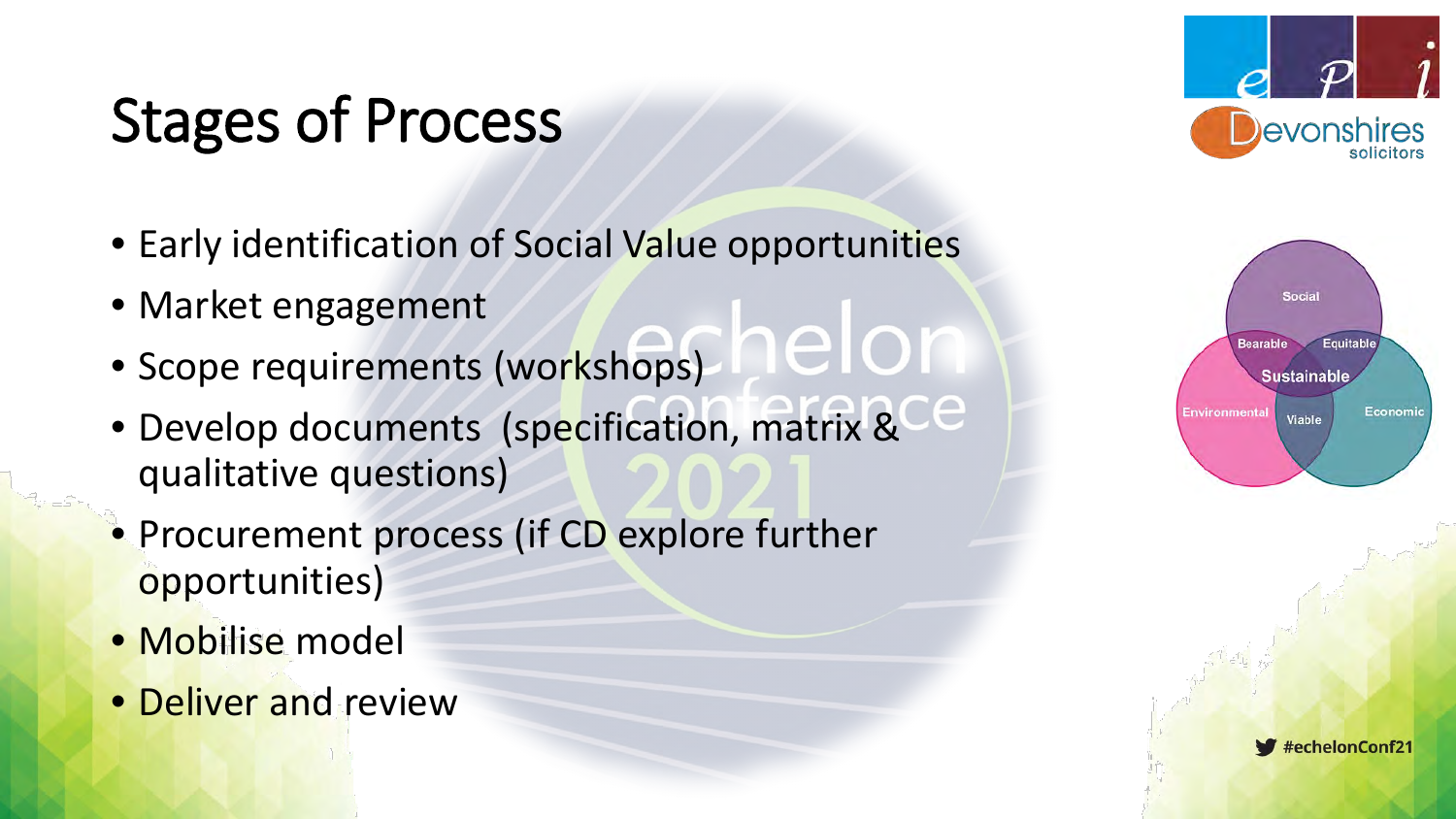#### Social Value Specification

- Detailed Specification
- Database of 50+ specific SV requirements
- Prescriptive on requirements
- Same importance/approach as technical<sup>2</sup> nCel specifications
- No ambiguity



#### Social Value Category 6 - Schools & Colleges

1.9.1 The Service Provider will be required to build a working relationship with primary and secondary schools/academies located within the contract area.

192 This liaison shall include, but not be limited to the following:

- Engagement of a minimum of four schools per annum (contacts will be provided by Moat)
- Annual Careers Day in schools (targeted at Year 9+10 & 11+12) in our key regions (Gravesham, Gillingham, Sittingbourne, Stanhope, and Pollards Hill).
- Sponsoring Strengthening Minds (SM) or a similar programme programmes in the Hub regions to prevent NEETS.
- Provision to each school of an overview of the Service Provider's business and potential long-term employment opportunities
- Provision of at least one site visit per year for each school and college to learn more about the contract
- Exhibit and offer sponsorship to any Moat organised careers events identified
- 1.9.3 All engagement shall in the first instance be conducted through Moat's HR Manager to ensure coherence with local initiatives.

 $\blacktriangleright$ #echelonConf21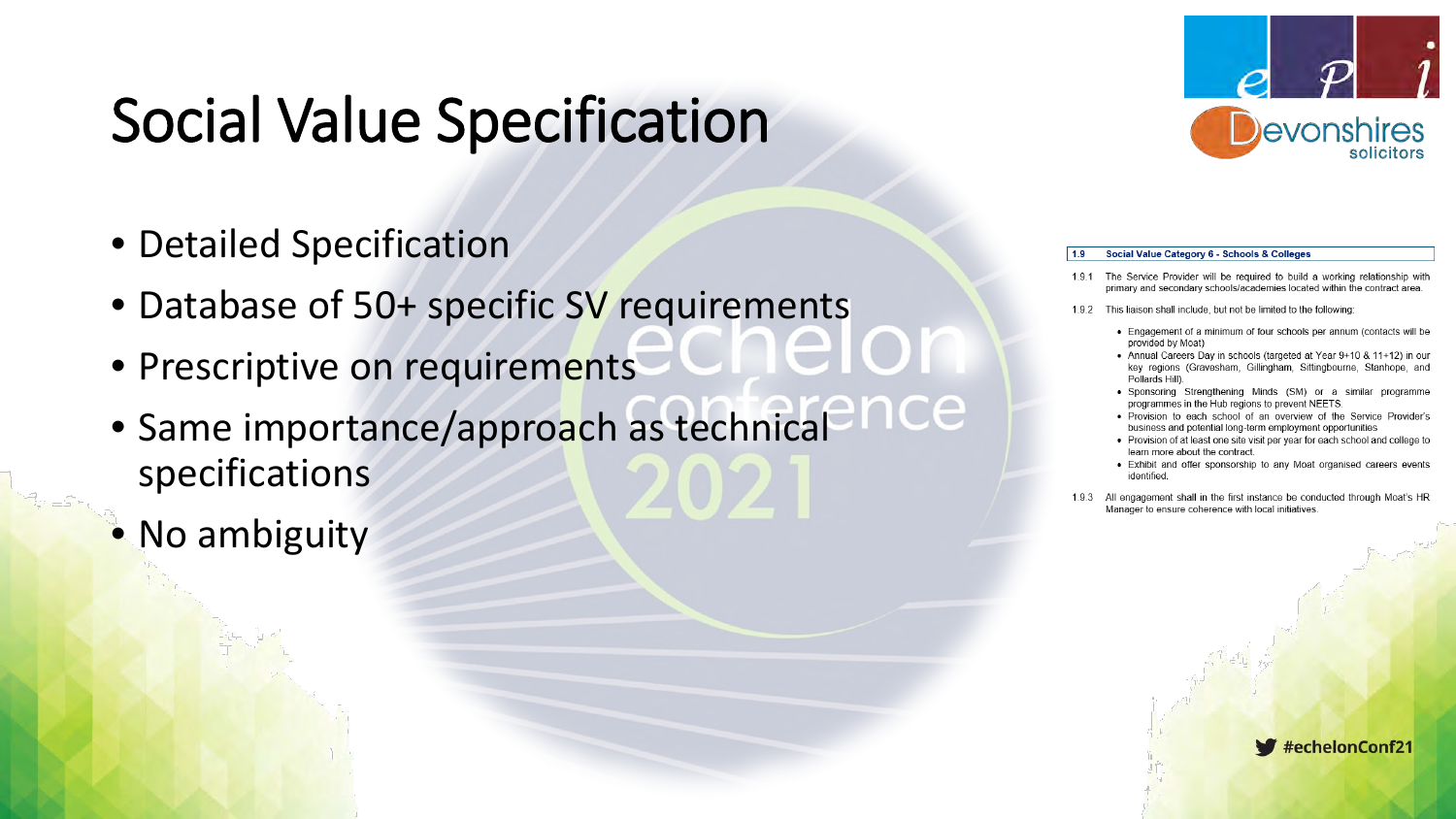### Social Value Matrix

| <b>Contractor Name: Echelon Maintenance Services Limited</b>                                                              |                               |                        |                                               |                                               |                                             |                                          |
|---------------------------------------------------------------------------------------------------------------------------|-------------------------------|------------------------|-----------------------------------------------|-----------------------------------------------|---------------------------------------------|------------------------------------------|
| Bidders are to base their proposed figures on the repairs and voids workstreams with an estimated spend of £8m per annum. |                               |                        |                                               |                                               |                                             |                                          |
| <b>Social Value Category</b>                                                                                              | <b>Points Basis</b><br>(Unit) | <b>Points per Unit</b> | <b>Minimum</b><br><b>Required</b><br>Quantity | <b>Maximum</b><br><b>Required</b><br>Quantity | <b>Contractor</b><br><b>Proposed Figure</b> | <b>Contractor</b><br><b>Points Value</b> |
| SV1 - Donation to Moat Foundation                                                                                         | per £1000<br>(in,000s)        | $\overline{2}$         | 40                                            | 80                                            | 50                                          | 100                                      |
| SV2 - Employment Opportunities (based on number<br>of closed recruitment rounds per annum)                                | No. Rounds                    | 10                     | 15                                            | 30                                            | 25                                          | 280                                      |
| SV3 - Apprenticeships (focus on female and older)                                                                         | No. Apprentices               | 12                     | 4                                             | 10                                            | $\overline{7}$                              | 834                                      |
| SV4 - Work Experience/Pre-Apprenticeships                                                                                 | No. Placements                | 6                      | 20                                            | 40                                            | 30                                          | 100                                      |
| SV5 - Refurbishment of Community Space/Gardens -<br>to include link to existing projects such as "Garden                  | No. Projects                  | 6                      | 16                                            | 24                                            | 20                                          | 100                                      |
| SV6 - Schools and Colleges (based on no. schools) -<br>targeting one school per hub                                       | No. Schools                   | 10                     | 4                                             | 8                                             | $\overline{8}$                              | 80                                       |
| SV7 - Resident Training (DIY) & to include other life-<br>skills training such as mechanics etc                           | No. Days                      | 10                     | 6                                             | 12                                            | $6\overline{6}$                             | ௵                                        |
| SV8 - Supply Chain (based on % promoted locally)                                                                          | % promoted                    | 50                     | 50%                                           | 100%                                          | 75%                                         | 3D.5                                     |
| SV9 - Meet the Buyer Event - to rotate around Hubs                                                                        | No. Events                    | 20                     | $\mathbf{1}$                                  | $\mathbf{1}$                                  | $\mathbf{1}$                                | 200                                      |
| SV10 - Digital Inclusion - commitment to objective<br>and to support "We are Digital" initiative                          | No.                           | 20                     | $\mathbf{1}$                                  | $\mathbf{1}$                                  | $\overline{1}$                              | 20                                       |
| SV11 - Operative Training                                                                                                 | % NVQ2                        | 50                     | 80%                                           | 100%                                          | 90%                                         | 45                                       |
| SV12 - Single Point of Contact Vulnerable (Yes/No)                                                                        | No.                           | 20                     | $\mathbf{1}$                                  | $\mathbf{1}$                                  | $\overline{1}$                              | 200                                      |
| SV13 - Mental Health, Domestic Abuse and<br>Safeguarding                                                                  | % Trained                     | 50                     | 100%                                          | 100%                                          | 100%                                        | 50                                       |
| SV14 - Supporting Focussed Events (to include health<br>and wellbeing, healthy living etc.)                               | No. Events                    | 25                     | 8                                             | 12                                            | 9                                           | 205                                      |
| SV15 - Full-Time Dedicated Social Value Officer<br>(Yes/No)                                                               | No.                           | 20                     | $\mathbf{1}$                                  | $\mathbf{1}$                                  | $\mathbf{1}$                                | 20                                       |
| SV16 - Resident Training (Interviews/CVs)                                                                                 | No. Days                      | 10                     | 10                                            | 20                                            | 11                                          | 100                                      |
| SV17 - Legacy Initiative (to develop and support a<br>legacy initiative in partnership with Moat)                         | No. Initiatives               | 50                     | $\mathbf{1}$                                  | $\mathbf{1}$                                  | $\mathbf{1}$                                | 50                                       |
| SV18 - Supporting start-up businesses and SMEs                                                                            | No. Supported                 | 20                     | $\mathbf{1}$                                  | 3                                             | $\overline{3}$                              | ை                                        |
| SV19 - Supporting Existing Community Events (1 per<br>hub (x5)) and Pollards Hill                                         | No. Supported                 | 15                     | 6                                             | 6                                             | 6                                           | 90                                       |
| <b>Score Type</b>                                                                                                         | <b>Points Value</b>           |                        |                                               |                                               |                                             |                                          |
| Minimum Possible Score                                                                                                    | 1249.00                       |                        |                                               |                                               |                                             |                                          |
| <b>Contractor Score</b>                                                                                                   | 1620050                       |                        |                                               |                                               |                                             |                                          |
| <b>Difference From Minimum</b>                                                                                            | $-3249500$                    |                        |                                               |                                               |                                             |                                          |



 $\blacktriangleright$ #echelonConf21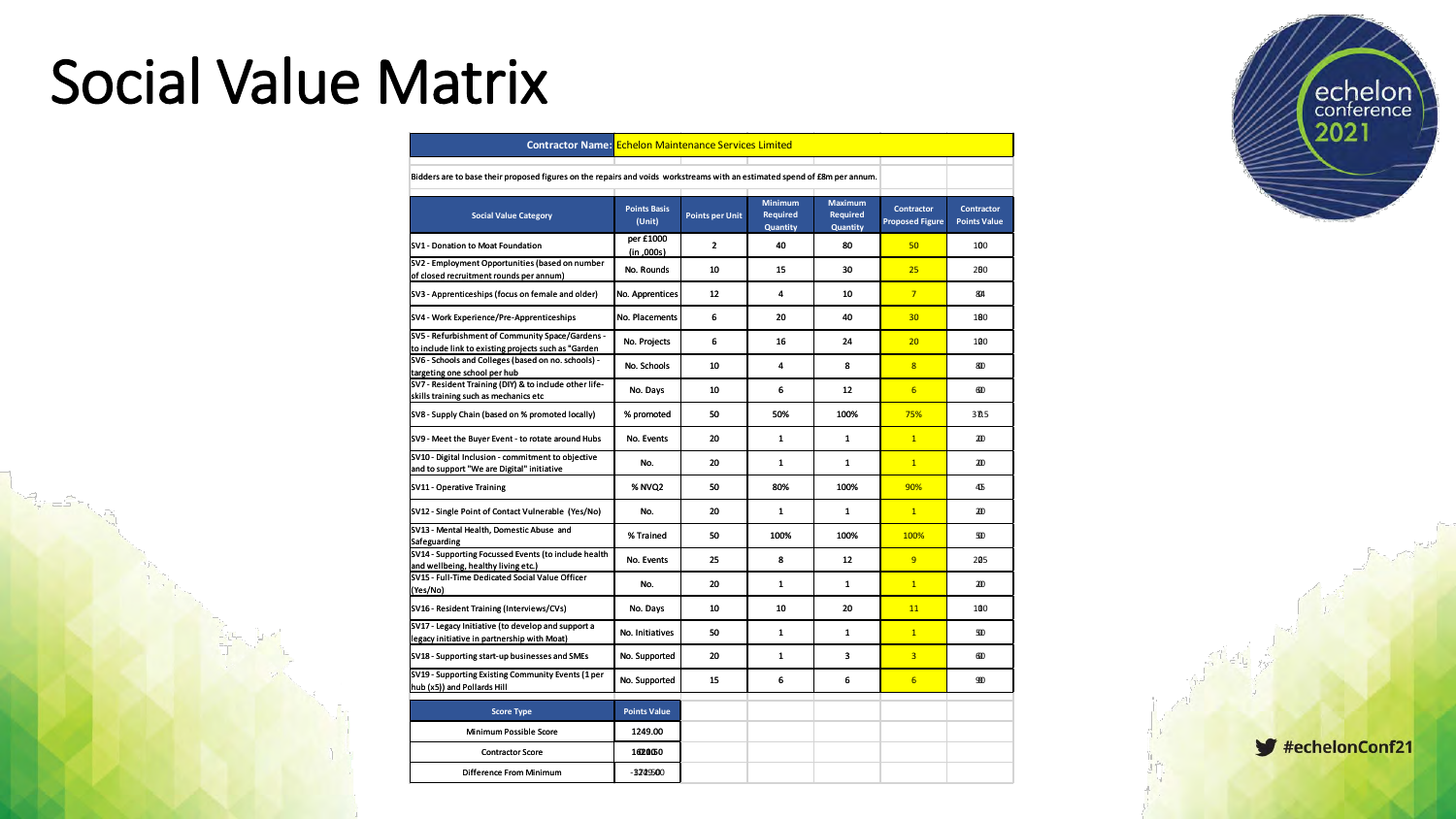#### Social Value Evaluation

- Marks for the best SV offer
- Evaluation of delivery model
- Opportunity to capture additional Social Value
- Evaluation by Client specialist(s) & Residents



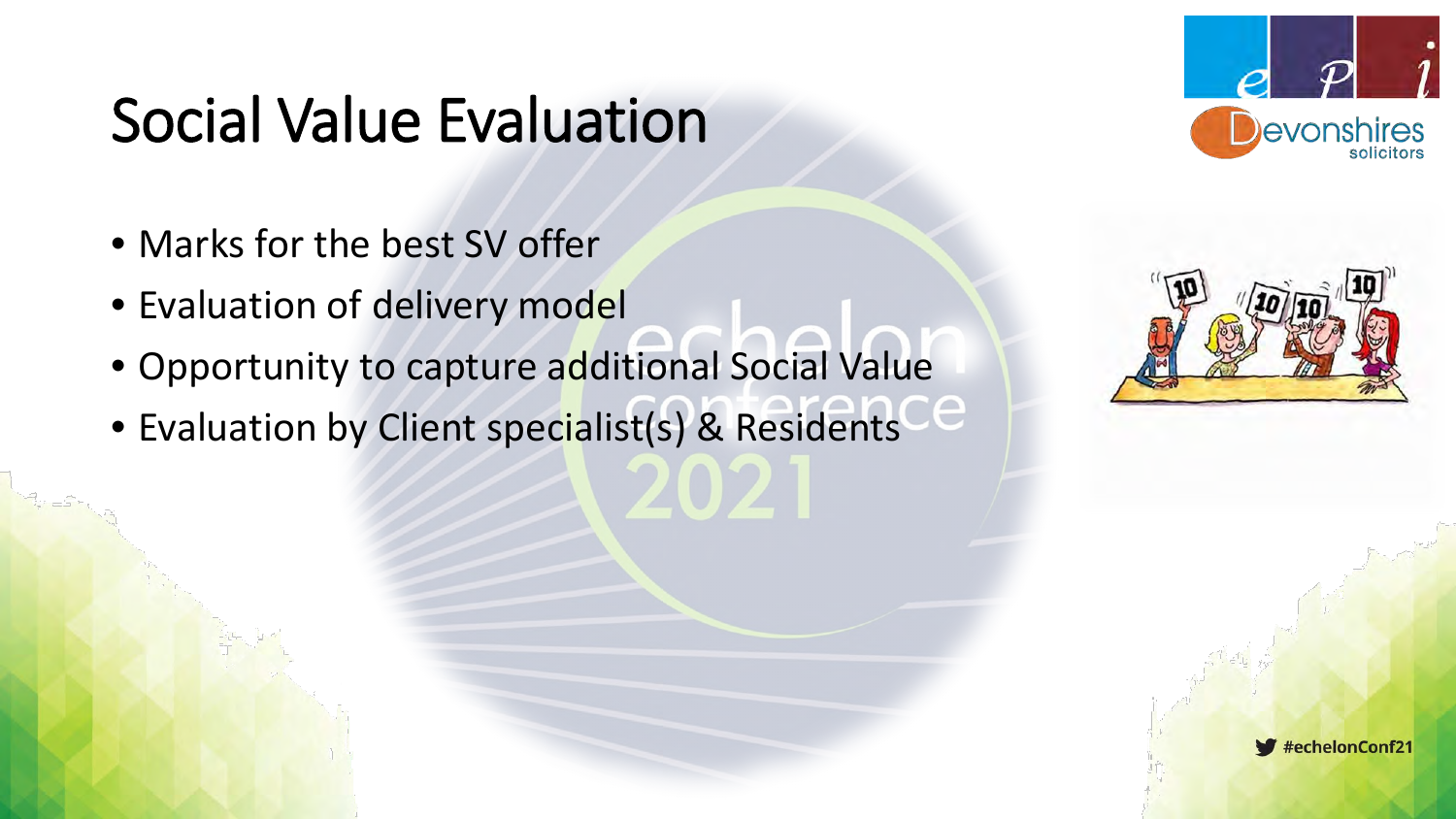#### Annualisation

- Formal annual review
- How many points were delivered?<br>• Lessons learnt
- Lessons learnt
- Don't chase rainbows!
- Trade points focus on the "sweet spots"

conterence

• Action plan for the following year





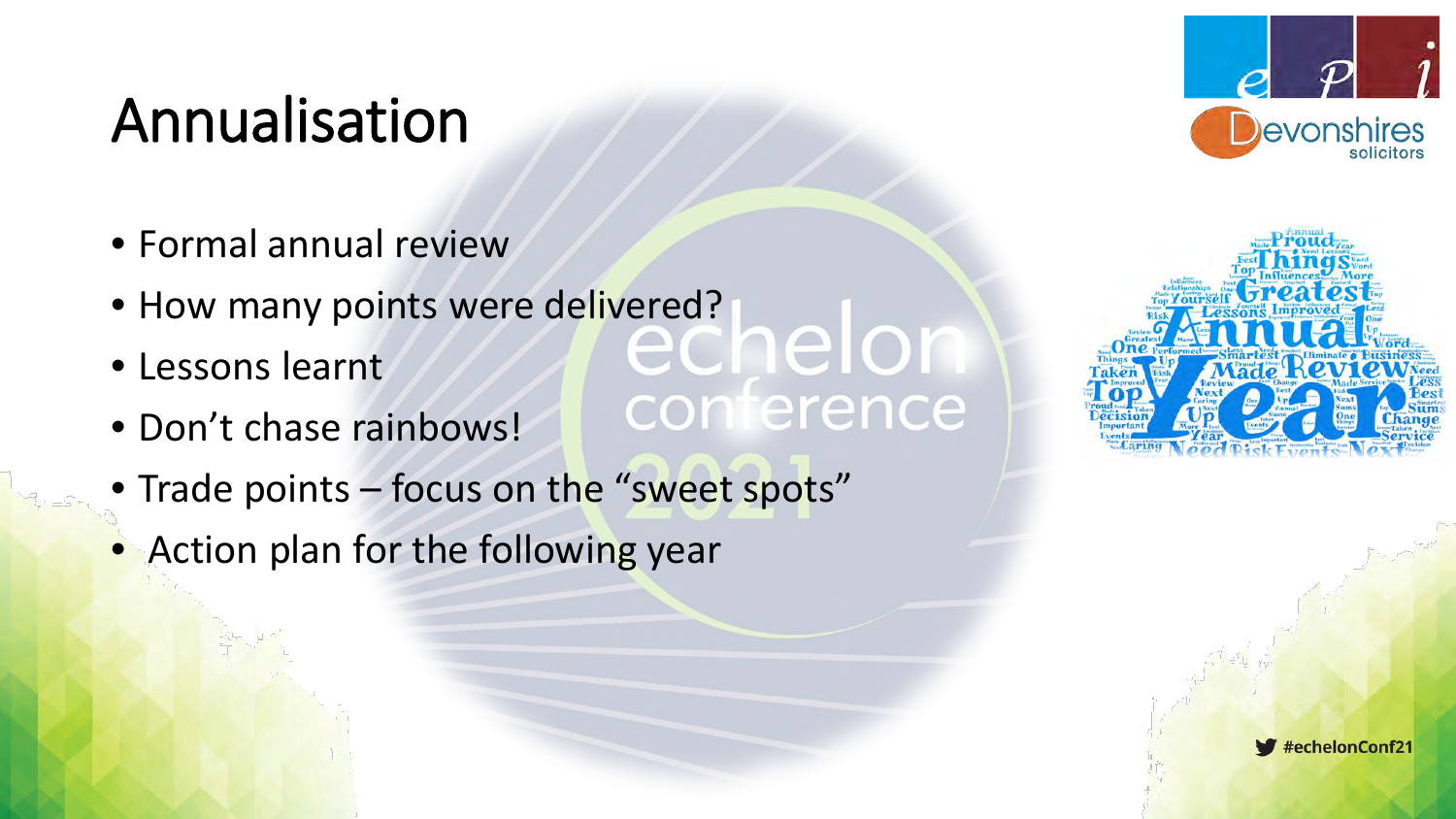### Current Users?



- Hyde Capital Works Programme
- Sovereign (all procurement)
- chelon • Hexagon Housing Association<br>• Riverside Housing Group CONTerence
- Riverside Housing Group
- Progress Housing Group
- Town and Country Housing
- ForViva
- Opportunity to benchmark going forward…watch this space!

 $\blacktriangleright$ #echelonConf21